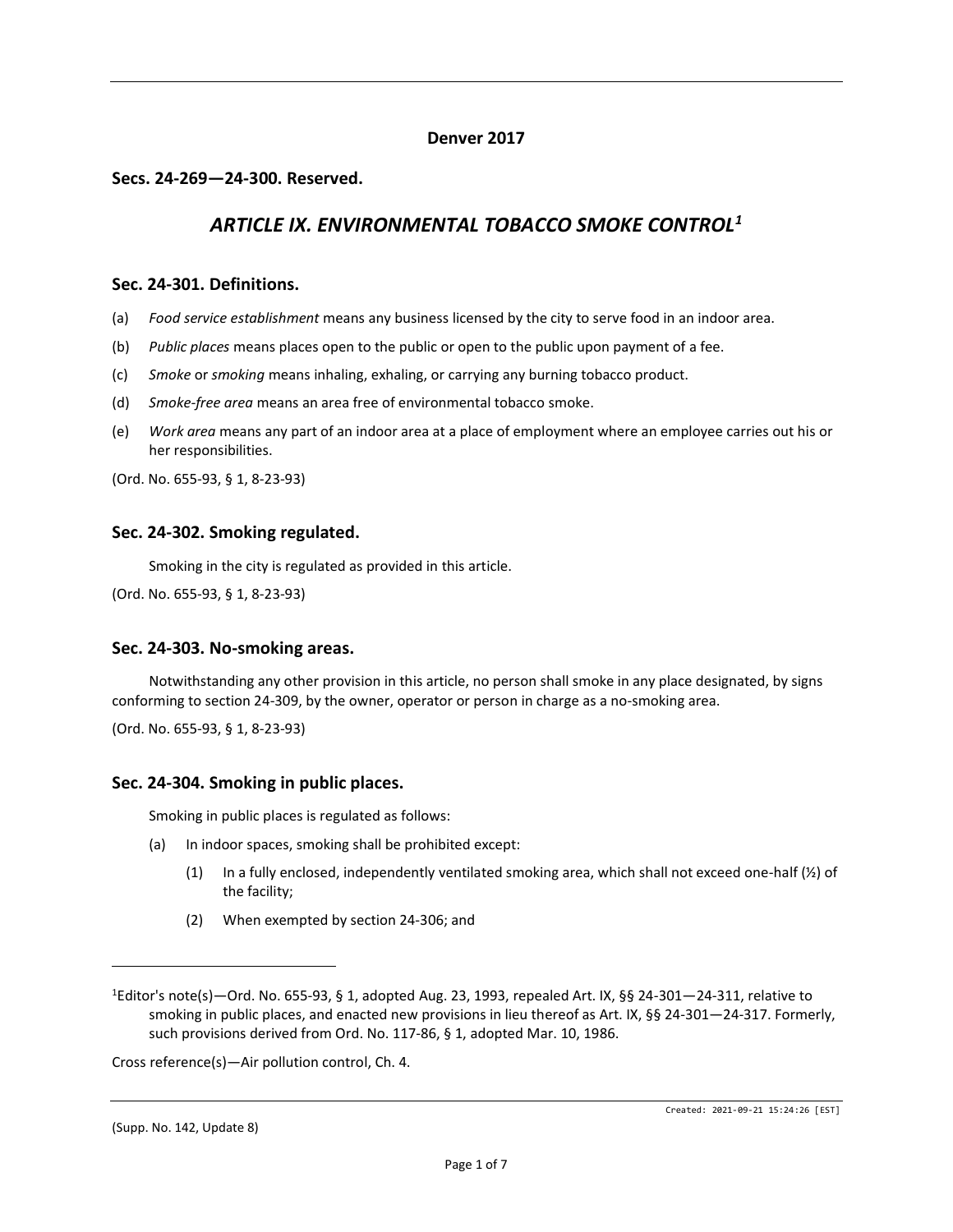- (3) In designated smoking areas established under section 24-307.
- (b) In outdoor spaces smoking shall be allowed except as follows:
	- (1) Within the exterior walls/fences of an open-air theater, smoking is prohibited in open seating areas, food/drink concession areas and related lines leading thereto, restrooms and amphitheater aisles and allowed elsewhere within the facility only in designated smoking areas established by the owner, operator or person in charge, in a manner consistent with section 24- 307(a);
	- (2) During special events open to the public and held within the exterior walls/fences of a botanic garden or zoo, smoking is prohibited except in smoking areas established therein by the facility owner, operator or person in charge, in places apart from visitor viewing areas and walkways, in a manner consistent with section 24-307(a);
	- (3) Within the exterior walls/fences of a sport stadium, smoking is prohibited in open seating areas, aisles, interior ramps or stairs leading to seating areas, food/drink concession areas and the area of lines leading thereto and allowed elsewhere within the facility only in designated smoking areas established by the owner, operator or person in charge, in a manner consistent with section 24-307(a);
	- (4) Within the exterior walls/fences of tennis courts and swimming pools, smoking is prohibited;
	- (5) On certain public premises adjoining hospital properties, as prohibited by section 38-8; and
	- (6) On the 16th Street pedestrian and transit mall, as prohibited by section 38-9.

(Ord. No. 655-93, § 1, 8-23-93; Ord. No. 1125-17, § 1, 10-30-17)

Editor's note(s)—Ordinance No. 1125-17, § 1, adopted October 30, 2017, is effective as of December 1, 2017.

# **Sec. 24-305. Regulation of smoking in places of employment.**

- (a) Employers shall provide a smoke-free work area for every employee requesting not to have to breathe environmental tobacco smoke.
- (b) Each employer having an indoor place of employment shall implement, make known, follow and enforce a written smoking policy which shall:
	- (1) State that every employee has a right to work in an area free of environmental tobacco smoke. If a designated smoke-free area does not eliminate environmental tobacco smoke from the employee's work area, except in food service establishments, the employer will take steps to eliminate the environmental tobacco smoke. In any dispute concerning the smoking policy, the health of the nonsmoker shall take precedence. In food service establishments, employers shall accommodate an employee's request to work in the no-smoking section unless such accommodation is impractical;
	- (2) Prohibit smoking in auditoriums, classrooms, conference/meeting rooms, elevators, elevator lobbies, hallways, stairwells, escalators, medical facilities, and restrooms; and
	- (3) Prohibit smoking in employee cafeterias, lunchrooms and lounges unless separate facilities are available to nonsmokers.
- (c) An employer may prohibit smoking throughout an entire place of employment by posting signs required by section 24-309.

(Ord. No. 655-93, § 1, 8-23-93)

<sup>(</sup>Supp. No. 142, Update 8)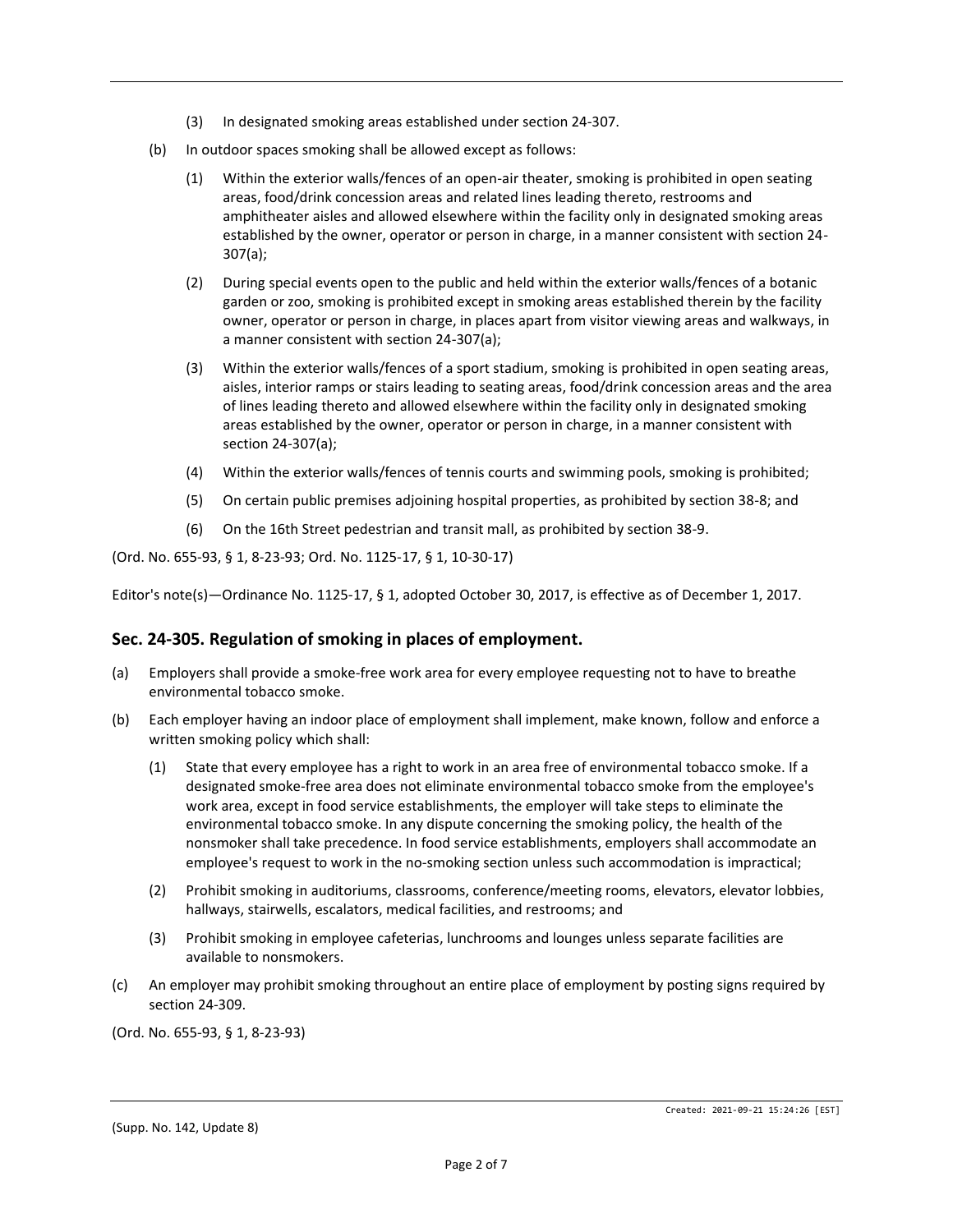# **Sec. 24-306. Smoking restriction not applicable.**

Except when a facility or a portion thereof has been designated by the owner, operator, lessee/licensee, or person in charge as nonsmoking, the regulations of this article do not apply to:

- (a) A bar or bar area of any facility, except the dining area therein which shall be treated as a food service establishment;
- (b) Private residences, except portions used for commercial child care, teaching, tutoring, health services, or personal care services while being so used;
- (c) Hotel and motel rooms when rented to guests;
- (d) Conference or meeting rooms within restaurants, hotels and motels while being used exclusively for private functions;
- (e) Retail tobacco stores;
- (f) A private enclosed office work place occupied exclusively by a smoker or smokers, even though such office may be visited by nonsmokers. However, an office work area with a cash register, service counter, or waiting area open to the public shall be subject to this article;
- (g) A private function not open to the public;
- (h) Food service establishments with a seating capacity of less than twenty-five (25) persons; and
- (i) A business which has four (4) or fewer employees.

(Ord. No. 655-93, § 1, 8-23-93)

Cross reference(s)—Child care establishments, Ch. 11; food service establishments, § 23-47 et seq.; smoking in retail food establishments, § 23-24; smoking in retail food establishments, § 38-7.

#### **Sec. 24-307. Designating smoking areas.**

- (a) So long as the smoking area does not exceed the nonsmoking area and smoke or the products of smoking do not contaminate the nonsmoking area, the owner, manager or person in charge of a facility may designate smoking areas which do not meet the requirements of section 24-304(a)(1) except in the indoor portions of the following facilities:
	- (1) Elevators, elevator lobbies, stairwells, and escalators;
	- (2) Public walkways, hallways, lobbies;
	- (3) Buses, taxicabs, and other means of public transit;
	- (4) Public restrooms;
	- (5) Ticketing, boarding, baggage collection, and waiting areas in public transportation depots;
	- (6) Service lines, check-out counters, cash register areas, or cashier areas;
	- (7) Retail stores;
	- (8) All areas available to and customarily used by the public in all businesses, commercial establishments and nonprofit entities;
	- (9) Indoor malls of buildings or structures which are open to the public including, but not limited to, food courts (to be treated as a separate food service establishment) located within or adjacent to the mall;

(Supp. No. 142, Update 8)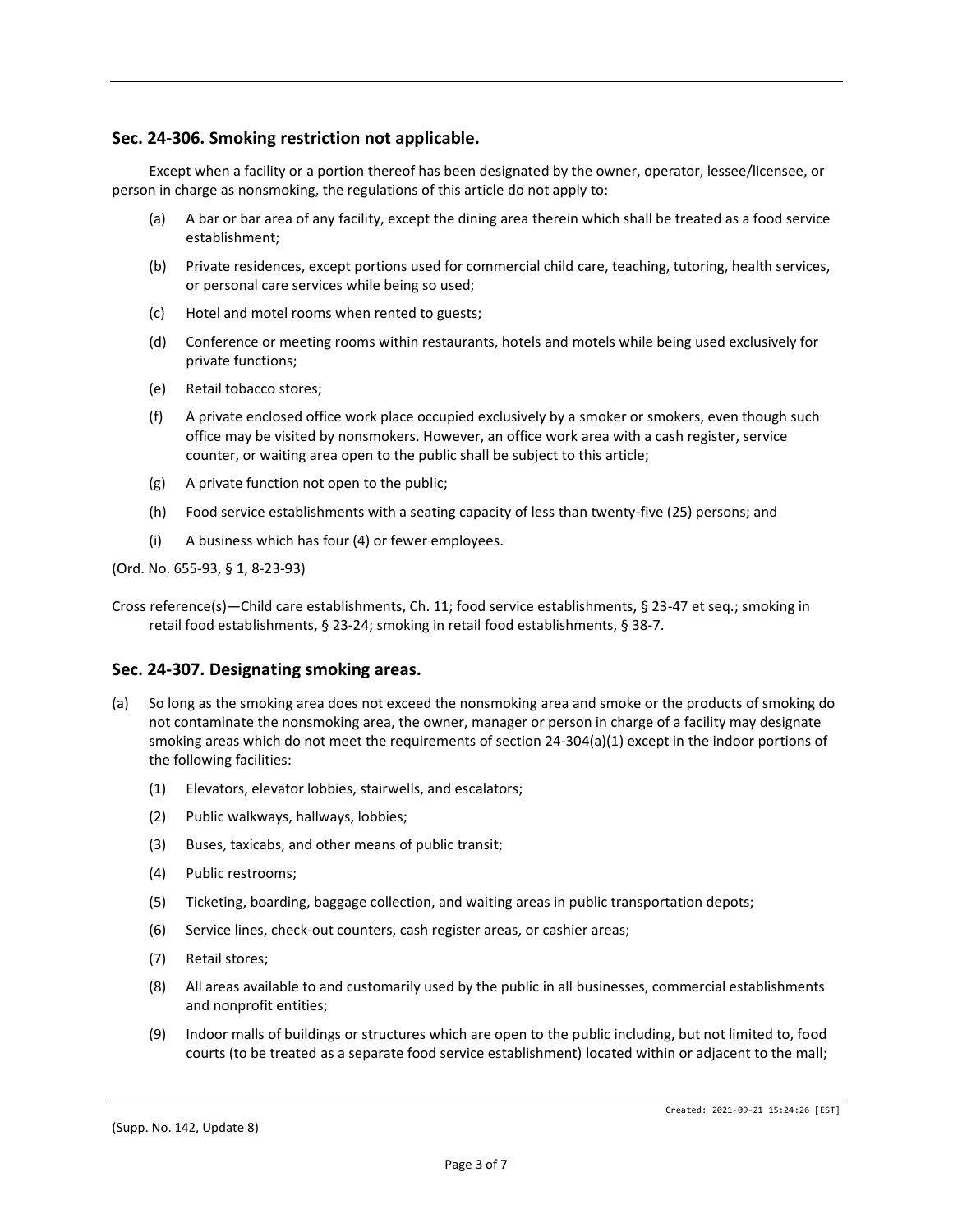- (10) All public areas in grocery stores, supermarkets, convenience stores or any other retail food establishment whose primary function is to sell food to the public for consumption on or off the premises;
- (11) All educational facilities;
- (12) Aquariums, galleries, zoos, libraries, museums, recreation centers and botanic gardens;
- (13) Any facility open to the public and used for the presentation of motion pictures, dramas, lectures, musicals, recitals or similar functions;
- (14) Health care facilities including, but not limited to, hospitals, clinics, physical therapy facilities, and medical and dental offices;
- (15) Commercial child care centers and those areas of private homes used for commercial child care, teaching, tutoring, or health or personal care services while being so used;
- (16) Polling places;
- (17) Any room being used by any board, council, commission, committee or agency of the City and County of Denver for a public meeting;
- (18) Courtrooms, jury waiting rooms and deliberation rooms in any building which serves as a place for the convening of any court organized under the City Charter;
- (19) Amusement centers, including video arcades and children's play areas;
- (20) Theaters and concert halls.
- (b) In food service establishments, including dinner theaters, with a seating capacity of twenty-five (25) persons or more, the owner, operator or person in charge shall designate a no-smoking area of sufficient size to accommodate, without unreasonable delay, patrons who request to be seated in such an area. The delay shall be deemed reasonable if it is equal for smokers and nonsmokers. The smoking and no-smoking areas may be adjusted at any time to meet the needs of smoking and no-smoking patrons. Smoking shall be prohibited in the waiting areas of all food service establishments with a seating capacity of twenty-five (25) persons or more. This paragraph shall apply only to fully enclosed areas within food service establishments and not to open air areas.

(Ord. No. 655-93, § 1, 8-23-93)

#### **Sec. 24-308. Procedure for designating smoking areas.**

An area is designated as a smoking area by the installation of signs as follows:

- (a) Signs stating "Smoking Permitted in this Area" shall be permanently posted in every smoking area in such a manner that the area where smoking is allowed is clearly delineated.
- (b) Ash receptacles shall be placed at entrances to no-smoking areas from smoking areas and signs shall be posted at or near the receptacles stating: "No Smoking by City Ordinance, Extinguish Here."

(Ord. No. 655-93, § 1, 8-23-93)

#### **Sec. 24-309. Signs.**

"No Smoking," "No Smoking Except In Designated Areas," "No Smoking by City Ordinance, Extinguish Here," and "Smoking Permitted in this Area" signs shall measure not less than forty (40) square inches in size with "NO SMOKING" in all upper case letters not less than one (1) inch high, the remainder of the lettering may be lower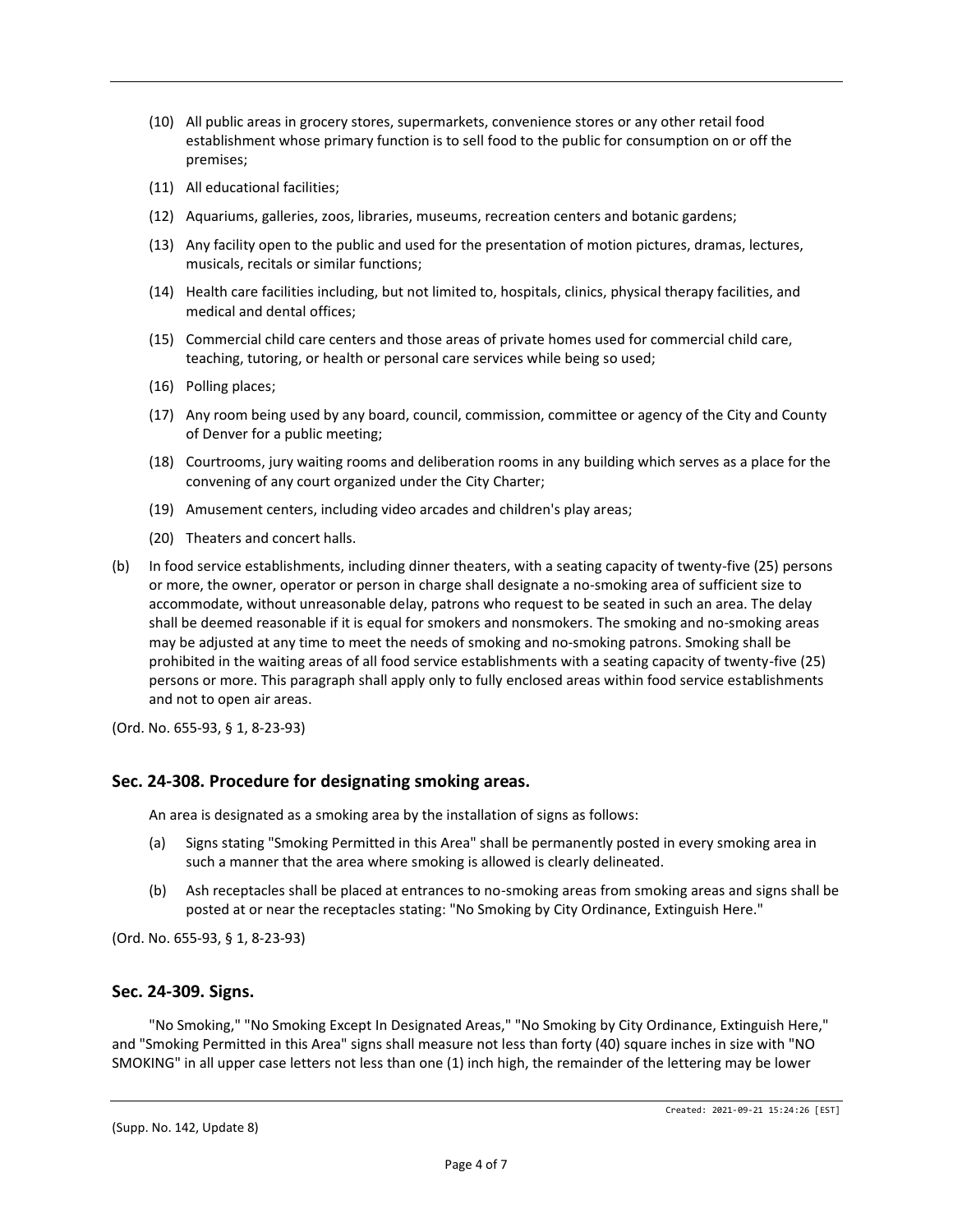case and shall be not less than one-half (½) inch high. The international "No Smoking" symbol, not less than five (5) inches high, may be used as a substitute for a "No Smoking" sign. A sign stating "No Smoking," "No Smoking Except in Designated Areas," and the "No Smoking" symbol may also contain the words "By City Ordinance" or "by Article IX of Chapter 24 of the Revised Municipal Code."

(Ord. No. 655-93, § 1, 8-23-93)

Cross reference(s)—Signs, Ch. 46.

# **Sec. 24-310. Location of signs and other notices.**

In addition to other locations set forth in this chapter, signs shall be posted as follows:

- (a) No smoking signs shall be visible at all public entrances to every facility where smoking is regulated. Facilities with designated smoking and no-smoking areas shall post signs which read "No Smoking" or "No Smoking Except in Designated Areas."
- (b) In the following specific settings, these additional requirements shall also apply:
	- (1) In theaters, signs shall be posted in the lobby stating that smoking is prohibited within the theater or auditorium. Motion picture theaters shall project, prior to each feature, a five-second message saying smoking is prohibited.
	- (2) In addition to appropriate signs at the entrance, in indoor malls no smoking signs shall be prominently and clearly posted in sufficient locations to alert persons using the mall of the prohibition against smoking.
	- (3) At indoor food service lines, no smoking signs shall be clearly visible from the entrance to the food service line.
	- (4) In grocery stores, supermarkets, convenience stores or retail establishments, clearly visible "No Smoking" signs shall be posted at all public entrances.

(Ord. No. 655-93, § 1, 8-23-93)

#### **Sec. 24-311. Responsibility of the owner, operator, manager or person in charge.**

The owner, operator or manager of every facility open to the public or open to the public upon the payment of a fee where smoking is regulated shall:

- (a) Post signs as required by this article;
- (b) Request that anyone known to be smoking in a no-smoking area comply with the law;
- (c) If a host or hostess is on duty, ask patrons for their seating preference between smoking or nonsmoking areas prior to seating or, if no host or hostess is on duty, adequately post the entrance so that patrons will be aware of the location of smoking and nonsmoking areas;
- (d) In sports arenas, stadiums and indoor malls where a public address system is available and regularly used for nonemergency announcements, make public address announcements regarding the smoking regulations at appropriate times.

(Ord. No. 655-93, § 1, 8-23-93)

<sup>(</sup>Supp. No. 142, Update 8)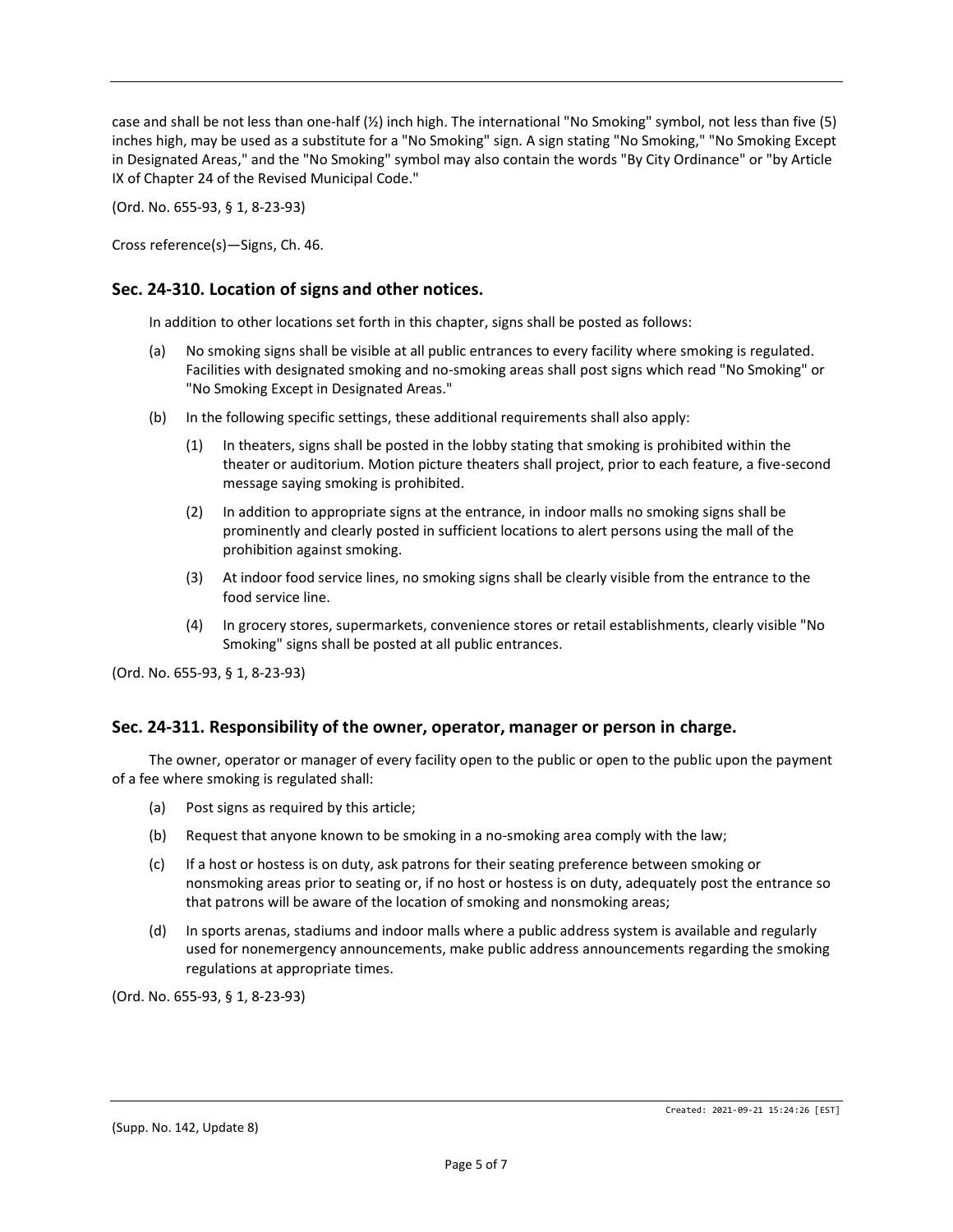# **Sec. 24-312. Enforcement.**

In enforcing this article, any police officer may issue a summons and complaint to be filed in county court to:

- (a) Any person personally observed not complying with a "No Smoking" sign posted in accordance with this article;
- (b) The owner, operator or manager of any facility that has not posted the required signs; and
- (c) Any person who, according to a written statement by the owner, operator, manager, patron or employee of any facility, is not complying with a "No Smoking" sign posted in accordance with this article.

(Ord. No. 655-93, § 1, 8-23-93)

# **Sec. 24-313. Agency responsibility.**

Every department, agency and office of the city shall implement this article in all facilities under its management control.

(Ord. No. 655-93, § 1, 8-23-93)

# **Sec. 24-314. Nonretaliation.**

It shall be unlawful for an employer to retaliate against or discharge any employee for requesting a nonsmoking work area, or filing a complaint or otherwise reporting a violation of this article.

(Ord. No. 655-93, § 1, 8-23-93)

#### **Sec. 24-315. Other applicable laws.**

This article shall not be interpreted or construed to permit smoking where it is otherwise restricted by other applicable laws.

(Ord. No. 655-93, § 1, 8-23-93)

#### **Sec. 24-316. Power of board of public health and environment.**

The board of public health and environment is hereby authorized to adopt, and the manager of public health and environment may promulgate, rules and regulations deemed necessary for the proper and effective enforcement of the provisions of this article.

(Ord. No. 655-93, § 1, 8-23-93; Ord. No. 1110-96, § 1, 12-16-96; Ord. No. 427-18, § 14, 6-11-18)

#### **Sec. 24-317. Effective date.**

This article shall be effective sixty (60) days from and after the date of its enactment, except insofar as the application of this article to professional sports stadiums where it shall not be effective until February 1, 1994.

(Ord. No. 655-93, § 1, 8-23-93)

(Supp. No. 142, Update 8)

Created: 2021-09-21 15:24:26 [EST]